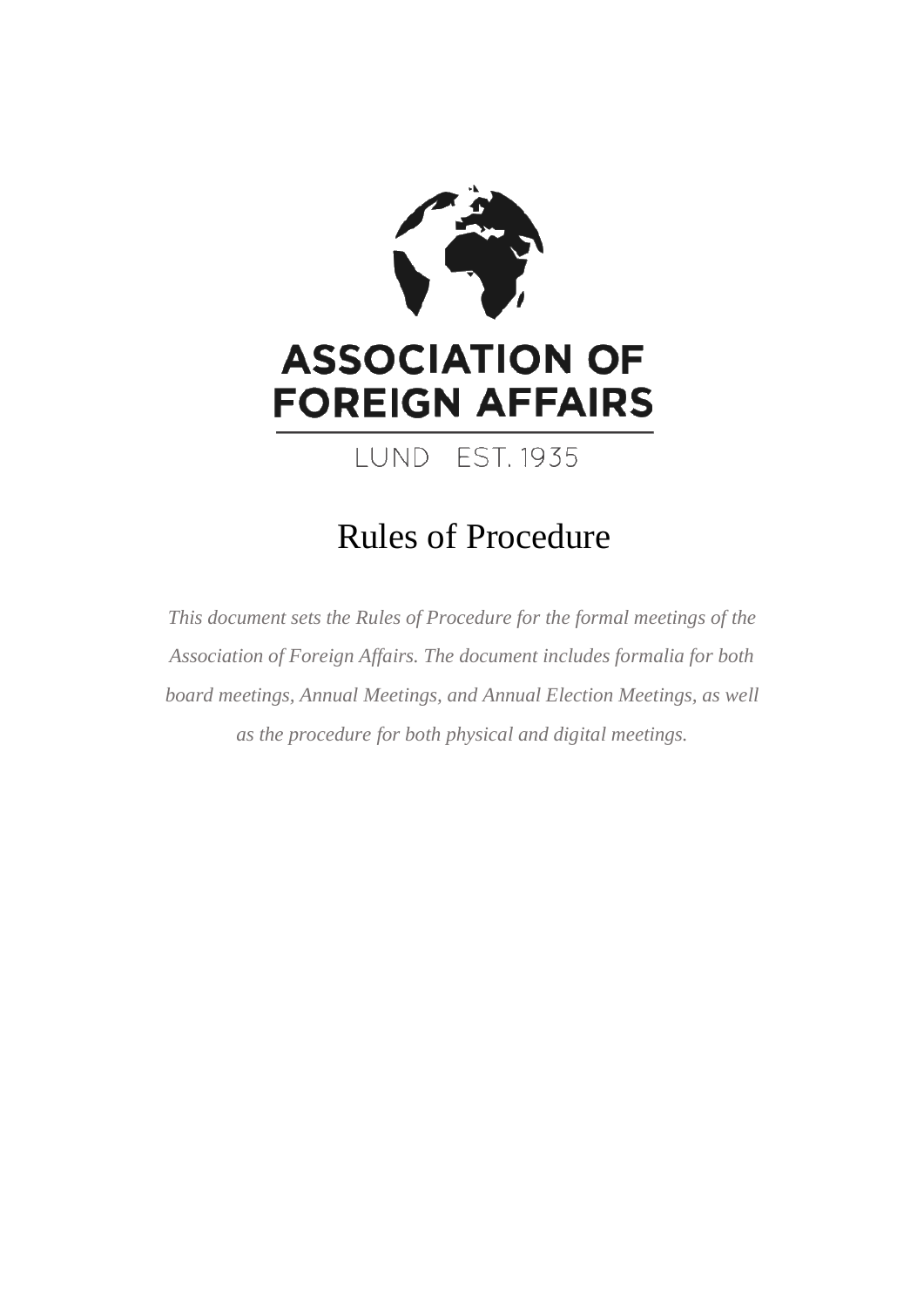# **CONTENT**

|                |                               | <b>1. GENERAL RULES OF PROCEDURE</b>                                               | $\overline{\mathbf{4}}$ |  |  |
|----------------|-------------------------------|------------------------------------------------------------------------------------|-------------------------|--|--|
|                | 1.1                           | Speaker's List                                                                     | $\overline{4}$          |  |  |
|                | 1.2                           | Point of Order (POO)                                                               | $\overline{4}$          |  |  |
|                | 1.3                           | Point of Information (POI)                                                         | $\overline{4}$          |  |  |
|                | 1.4                           | Point of Clarification (POC)                                                       | $\overline{4}$          |  |  |
|                | 1.5                           | End of Debate                                                                      | $\overline{4}$          |  |  |
|                | 1.6                           | Reply                                                                              | $\overline{4}$          |  |  |
|                | 1.7                           | Reservation                                                                        | $\overline{4}$          |  |  |
|                | 1.8                           | Note in the protocol                                                               | 5                       |  |  |
|                | 1.9                           | Electoral roll                                                                     | 5                       |  |  |
|                | 1.10                          | Summons                                                                            | 5                       |  |  |
|                | 1.11                          | Co-opted                                                                           | 5                       |  |  |
|                | 1.12                          | <b>Meeting Presidium</b>                                                           | 5                       |  |  |
|                | 1.13                          | Per Capsulum                                                                       | 6                       |  |  |
|                | 1.14                          | Late appendix                                                                      | 6                       |  |  |
|                | 1.15                          | Proposal                                                                           | 6                       |  |  |
| $\overline{2}$ | <b>VOTING PROCEDURES</b><br>6 |                                                                                    |                         |  |  |
|                | 2.1                           | <b>Bias</b>                                                                        | 6                       |  |  |
|                | 2.2                           | Right to vote                                                                      | 6                       |  |  |
|                | 2.3                           | Majority                                                                           | $\overline{7}$          |  |  |
|                | 2.4                           | Going into decision                                                                | $\overline{7}$          |  |  |
|                | 2.5                           | Ways of voting                                                                     | $\overline{7}$          |  |  |
|                | 2.6                           | Abstaining                                                                         | 7                       |  |  |
| $3^{\circ}$    |                               | <b>ELECTION PROCEDURE</b>                                                          | 7                       |  |  |
|                | 3.1                           | In case of no counter-candidacies                                                  | $\overline{7}$          |  |  |
|                | 3.2                           | In case of counter-candidacies, or several applicants for the same vacant position | 8                       |  |  |
|                | 3.3                           | In case of no nomination, no counter-candidacies, and no registered candidates     | 8                       |  |  |
|                |                               | <b>4 ANNUAL MEETINGS</b>                                                           | 9                       |  |  |
|                | 4.1                           | Agenda                                                                             | 9                       |  |  |
|                | 4.2                           | Registration                                                                       | 9                       |  |  |
|                | 4.3                           | <b>Meeting Presidium</b>                                                           | 9                       |  |  |
|                | 4.1                           | Request the word                                                                   | 9                       |  |  |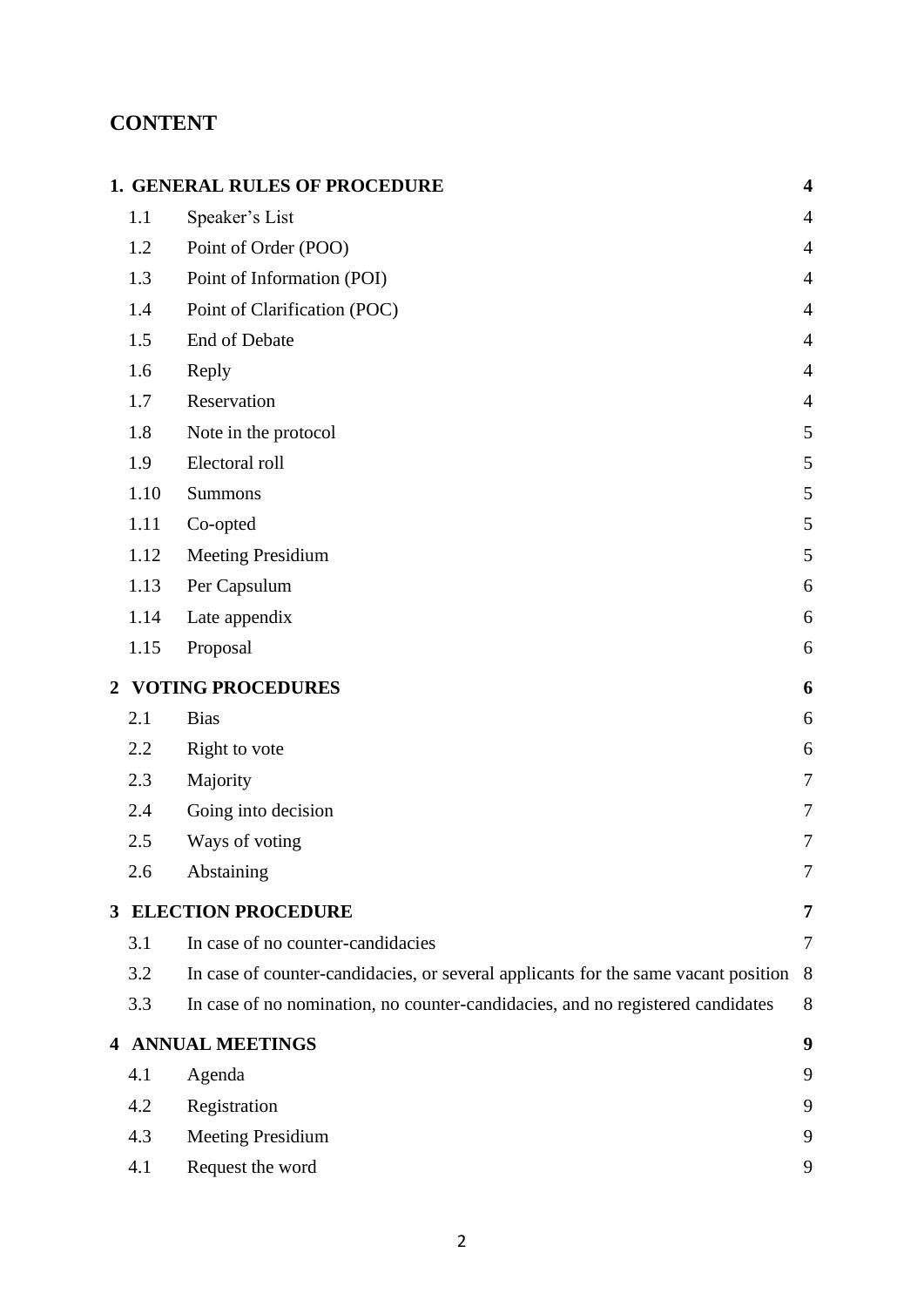| 4.5                       | Decision rights to the Board       | 9  |  |  |
|---------------------------|------------------------------------|----|--|--|
| 4.6                       | Leaving the meeting                | 10 |  |  |
| 4.7                       | Discharge of responsibility        | 10 |  |  |
|                           | 5. BOARD MEETINGS                  | 10 |  |  |
| 5.1                       | Quroum                             | 10 |  |  |
| 5.2                       | Frequency                          | 10 |  |  |
| 5.3                       | <b>Open Board Meeting</b>          | 10 |  |  |
| 5.4                       | Request the word                   | 10 |  |  |
| 5.5                       | Control over the Speaker's List    | 10 |  |  |
| 5.6                       | Per Capsulam                       | 10 |  |  |
| <b>6. DIGITAL MEETING</b> |                                    |    |  |  |
| 6.1                       | Leaving the meeting                | 11 |  |  |
| 6.2                       | Sound and video                    | 11 |  |  |
| 6.3                       | Request the word                   | 11 |  |  |
| 6.4                       | Voting                             | 11 |  |  |
| 6.5                       | <b>Digital Election Procedures</b> | 11 |  |  |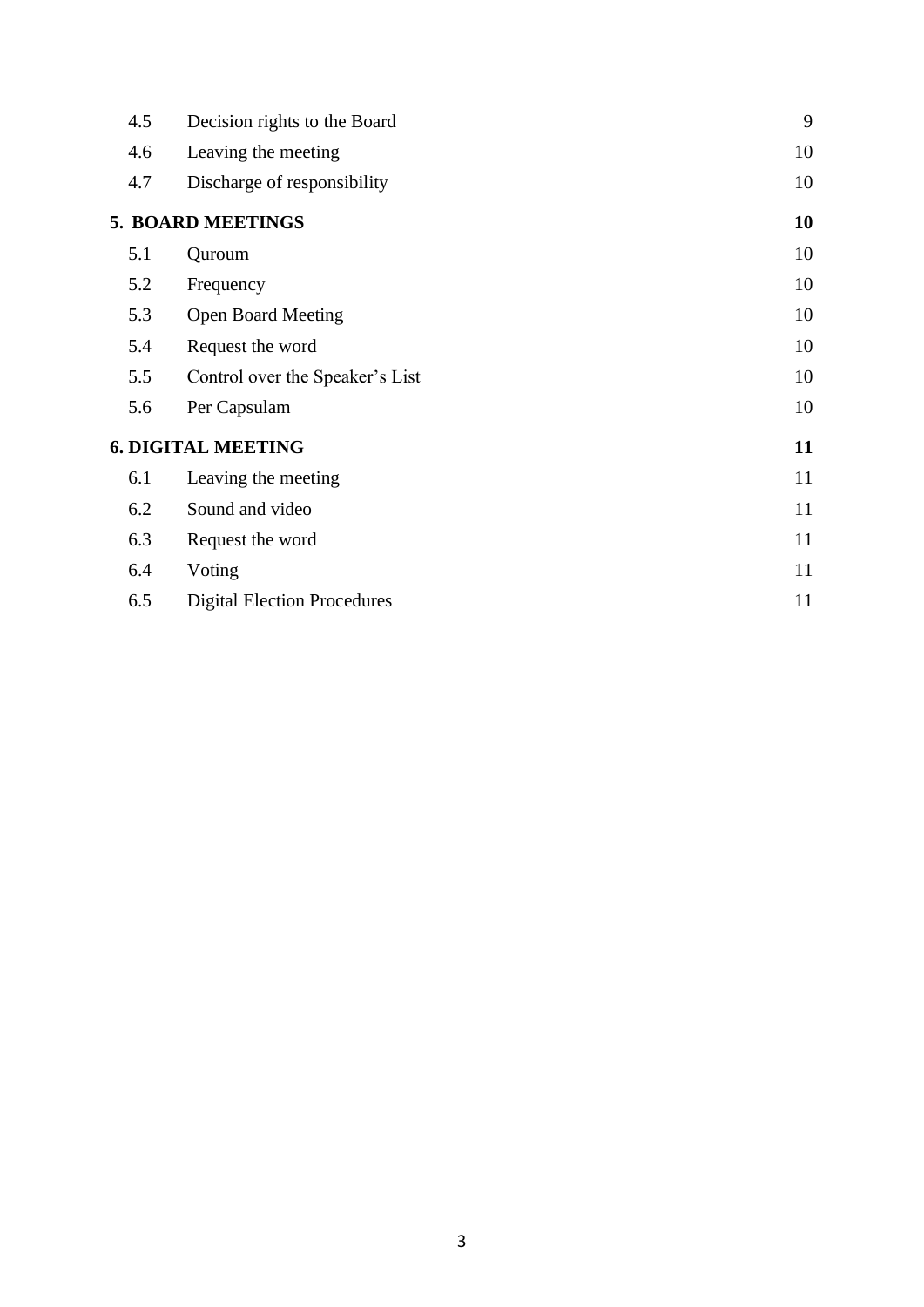# <span id="page-3-0"></span>**1. GENERAL RULES OF PROCEDURE**

# <span id="page-3-1"></span>**1.1 Speaker's List**

If a participant wishes to speak during a meeting, they need to put themselves on the Speaker's List. They do this by indicating this to the person in charge of the Speaker's List. The Association uses a three-column Speaker's List. This means that people who haven't been talking at the current point will be prioritised over those who've spoken once or more.

# <span id="page-3-2"></span>**1.2 Point of Order (POO)**

If you want to raise a question as to whether something in the meeting is in line with our by-laws or the procedure of the meeting you can say "Point of order" aloud, and you'll be given the word. This will be prioritized over the speakers list and will interrupt the current speaker. This should be used carefully since it interrupts the current speaker.

# <span id="page-3-3"></span>**1.3 Point of Information (POI)**

If you feel that you need to inform the meeting of something that is of central relevance to the topic discussed you can say "Point of information" or "POI" aloud. You will be given the word, and this request will be prioritized over the current speakers list.

# <span id="page-3-4"></span>**1.4 Point of Clarification (POC)**

If you feel that you need to clarify something, or ask for a clarification, you can say "Point of Clarification" or "POC" aloud. As with Point of Information you will be given the word, and this request will be prioritized over the current speakers list.

# <span id="page-3-5"></span>**1.5 End of Debate**

If you feel that the debate is coming to a standstill and that nothing more can be contributed, you can call for an End of Debate by signing up on the speakers list and once given the word,say "I propose an End of Debate". This will result in a votation on whether to accept the End of Debate. If accepted, everyone can sign up to the speakers list once more before it is closed.

# <span id="page-3-6"></span>**1.6 Reply**

If someone who has the word directly addresses another participant of the Meeting, that participant has the right to reply and therefore forgo the Speaker's List. To do this they have to indicate to the Chair of the Meeting that they want to reply, the Chair of the Meeting then decides if a reply is in order.

# <span id="page-3-7"></span>**1.7 Reservation**

A member, who does not agree with a decision, has the right to make a reservation. The member is then freed of responsibility for this decision. Reservations should be handed in to the Secretary of the meeting before the signing of the protocol is done.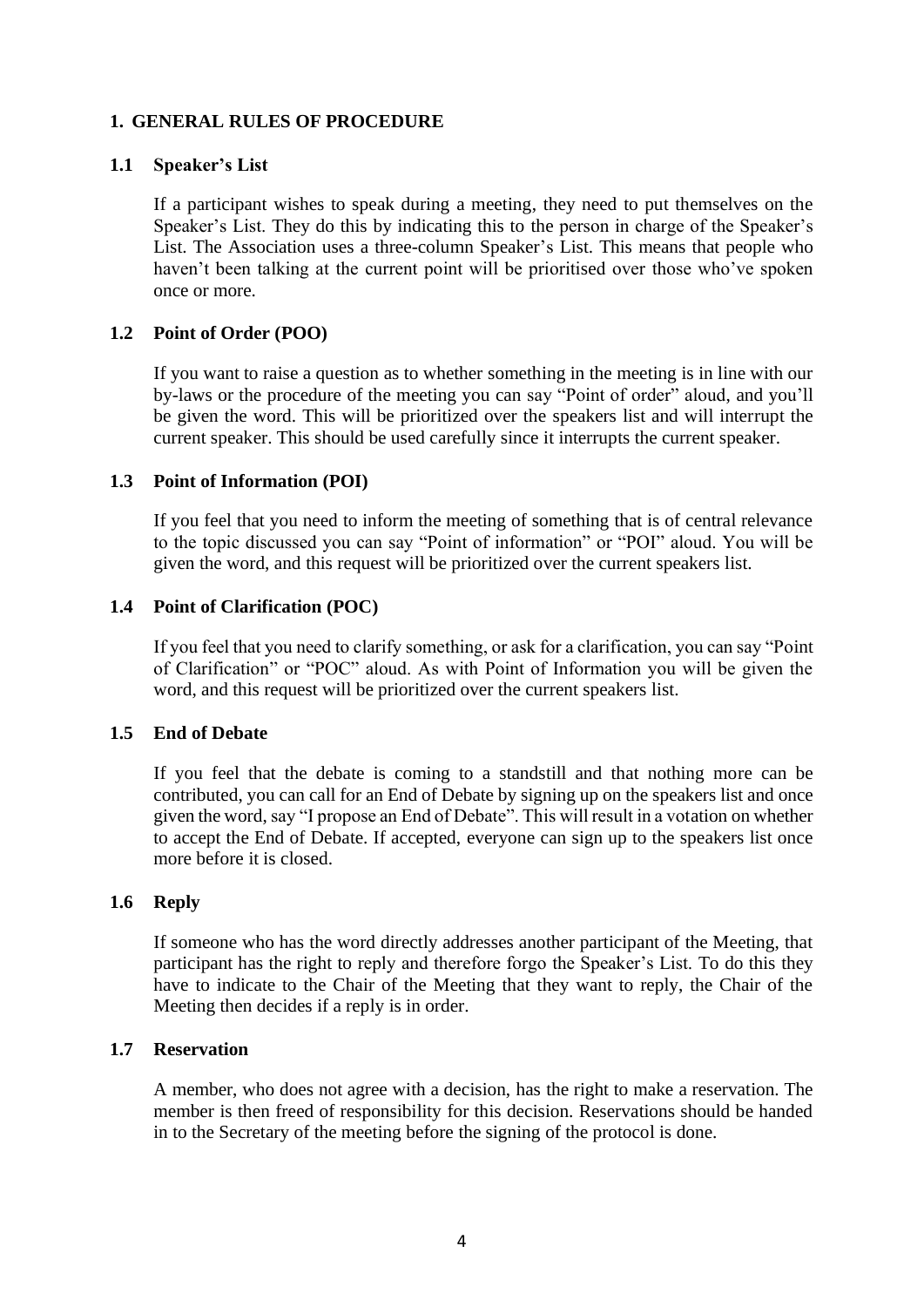# <span id="page-4-0"></span>**1.8 Note in the protocol**

Any member of the Association has the right to leave a note in the protocol. This can be anything they find relevant for future reference.

# <span id="page-4-1"></span>**1.9 Electoral roll**

Electoral Roll consists of the members who are eligible to vote.

#### <span id="page-4-2"></span>**1.10 Summons**

Summons is a notification sent out to the relevant participants to different meetings of the Association. Within the Statutes there is rules of when the summons have to be sent out. In case of these rules not being followed, the meeting cannot take place without the participants' approval.

# <span id="page-4-3"></span>**1.11 Co-opted**

The Board can decide to co-opt people to a Board Meeting. The co-opted people have the right to be present and to speak. Co-opted people do not have the right to vote, nor the right to move.

# <span id="page-4-4"></span>**1.12 Meeting Presidium**

# *Secretary of the meeting*

Keeps protocol and makes sure that the minutes are accessible to the members once the protocol is attested. The meeting secretary also supports the meeting chair in meeting formalities.

# *Chair of the meeting*

Presides the meeting and makes sure that the meeting is conducted in a proper way and follows the regulatory documents of the meeting.

#### *Attesters and Vote Counters*

These positions shall not be held by people who are up for election or planning to be up for election.

Attesters and Vote Counters are meeting functionaries that assist the meeting secretary by overviewing the course of events that takes place during the meeting. The attesters should during the meeting have an overview of the following:

- Time of decisions, breaks, opening of the meeting and when the meeting is adjourned
- Electoral Roll
- Amendments
- **Decisions**
- Confirm elections/decision results and results when votation has been called out

Since the attesters- and vote counters should sign the protocol, it is preferred that they are in Lund.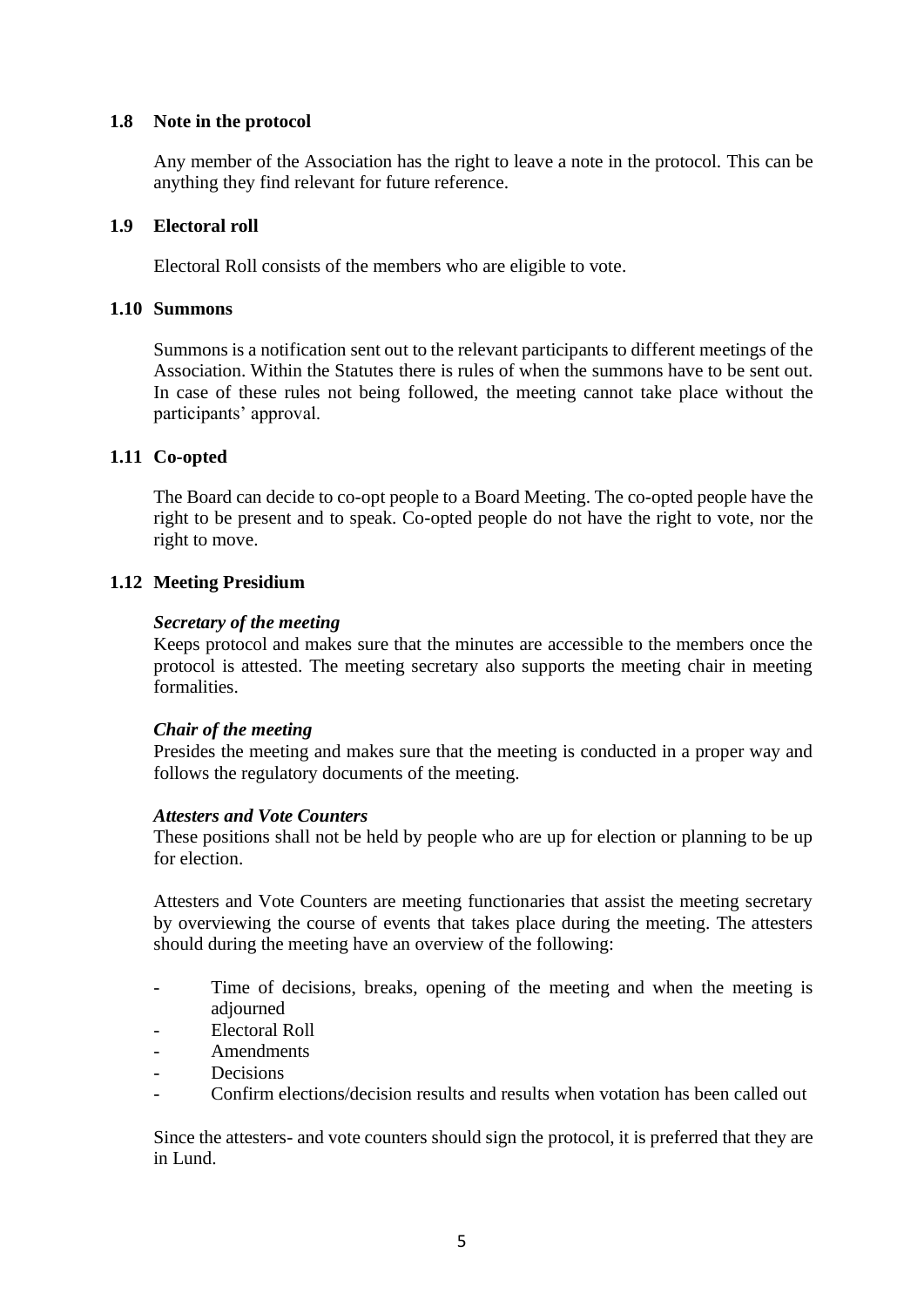# **1.13 Per Capsulum**

<span id="page-5-0"></span>A Per Capsulum decision is a board decision made outside of a Board Meeting, in case of urgent matters.

# <span id="page-5-1"></span>**1.14 Late appendix**

In case a document has not been sent into the meeting on time, a decision has to be made by the meeting to accept the document as a late appendix. If not accepted, it shall not be processed during the meeting

# <span id="page-5-2"></span>**1.15 Proposal**

Proposal is a suggestion made by a member to the meeting. To submit proposals, you request the word by signing up on the Speaker's List and then verbally present the proposal.

Example of how to phrase a proposal:

- I propose that the annual meeting takes a 15-minute break.
- I propose end of debate

Proposals regarding change to motions need to be communicated to the rest of the Meeting in writing.

# <span id="page-5-3"></span>**2 VOTING PROCEDURES**

# <span id="page-5-4"></span>**2.1 Bias**

A person who is about to vote is considered biased if the matter concerns themselves or someone whom they have an intimate, related, or close relation with, or if the matter can be expected to result in clear benefit or damage to themselves or that person. Each member of a body who is eligible to vote is responsible for the announcement of bias and must abstain from voting.

# <span id="page-5-5"></span>**2.2 Right to vote**

# **2.2.1 Annual Meetings**

Members who have paid the membership fee at least ten (10) business days prior to the Annual Meetings have a right to vote at the Annual Meetings. In case of renewing a membership, the renewal must be acquired at least five (5) business days prior to the Annual Meetings.

# **2.2.2 Board Meetings**

Board Members have one vote at the Board Meeting. Heads of Committees and Deputy Board Members receive a voting right in the absence of the Head of Committee and Board Member.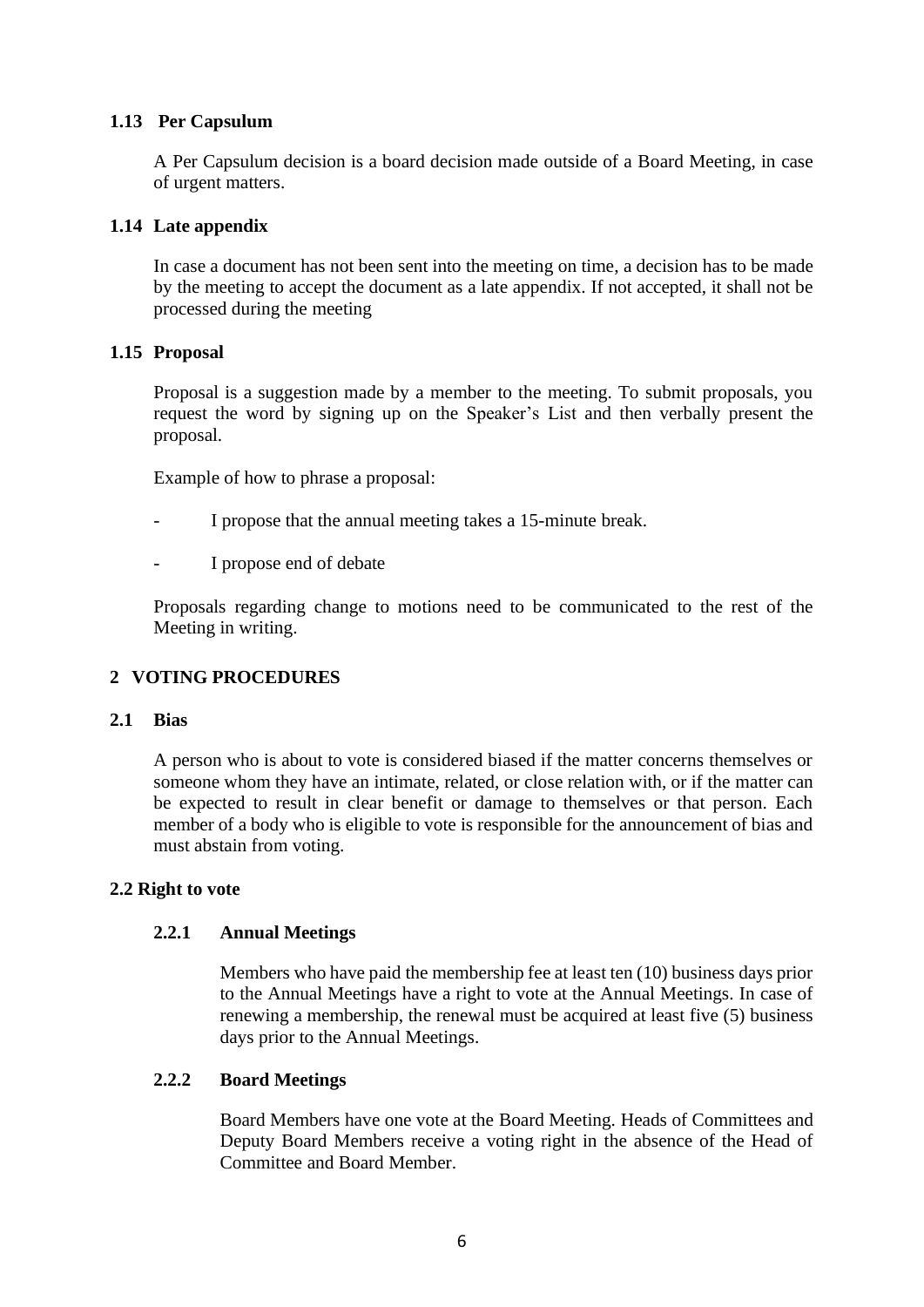# <span id="page-6-0"></span>**2.3 Majority**

A simple majority is reached by more than half of the casted votes. A qualified majority requires two-thirds of the present members at the Meeting with a voting right. A blank vote is to be counted as an abstained vote. Unless otherwise is stated, decisions are made with a simple majority.

# <span id="page-6-1"></span>**2.4 Going into decision**

Meeting chair can ask to go into decision or anyone at the meeting can ask for end of debate. One of the key features of the meeting formalia is when we end discussions about an election or other topic and must formally go into decision. To make sure that everyone has a proper chance to speak their mind the chairperson of the meeting will ask if anyone objects to going into decision. If so, say "object" aloud to be put on the Speaker's List. Silence will be interpreted as agreement to help move the meeting along in this new format.

# <span id="page-6-2"></span>**2.5 Ways of voting**

# **2.5.1 Acclamation**

Acclamation is a voiced vote that is taken on a topic/motion by responding orally. The electoral roll will therefore be given the opportunity to either respond in favor or opposed to the issue up for decision.

The Meeting Chair decides the winner. If the Meeting Chair is considered to have ruled wrongly, a votation by other means can be called for by a member of the electoral roll by calling out "votation" before the gavel hits the table. If this happens, the vote counters and attestors will decide the winner.

# **2.5.2 Secret Ballot**

Secret Ballot is a vote where the electoral roll can indicate their choice in an anonymous poll.

# <span id="page-6-3"></span>**2.6 Abstaining**

Abstaining means that the person refrains from participating in the election/decision. This shall be communicated to the Meeting before the voting is held. This should always be used when a member of the electoral roll is biased.

# <span id="page-6-4"></span>**3 ELECTION PROCEDURE**

# <span id="page-6-5"></span>**3.1 In case of no counter-candidacies**

- 1) The Nomination Committee presents the nominated candidate for the position.
- 2) The candidate gets 1-2 minutes to hold a speech.
- 3) The speech is then followed by questions from the Meeting.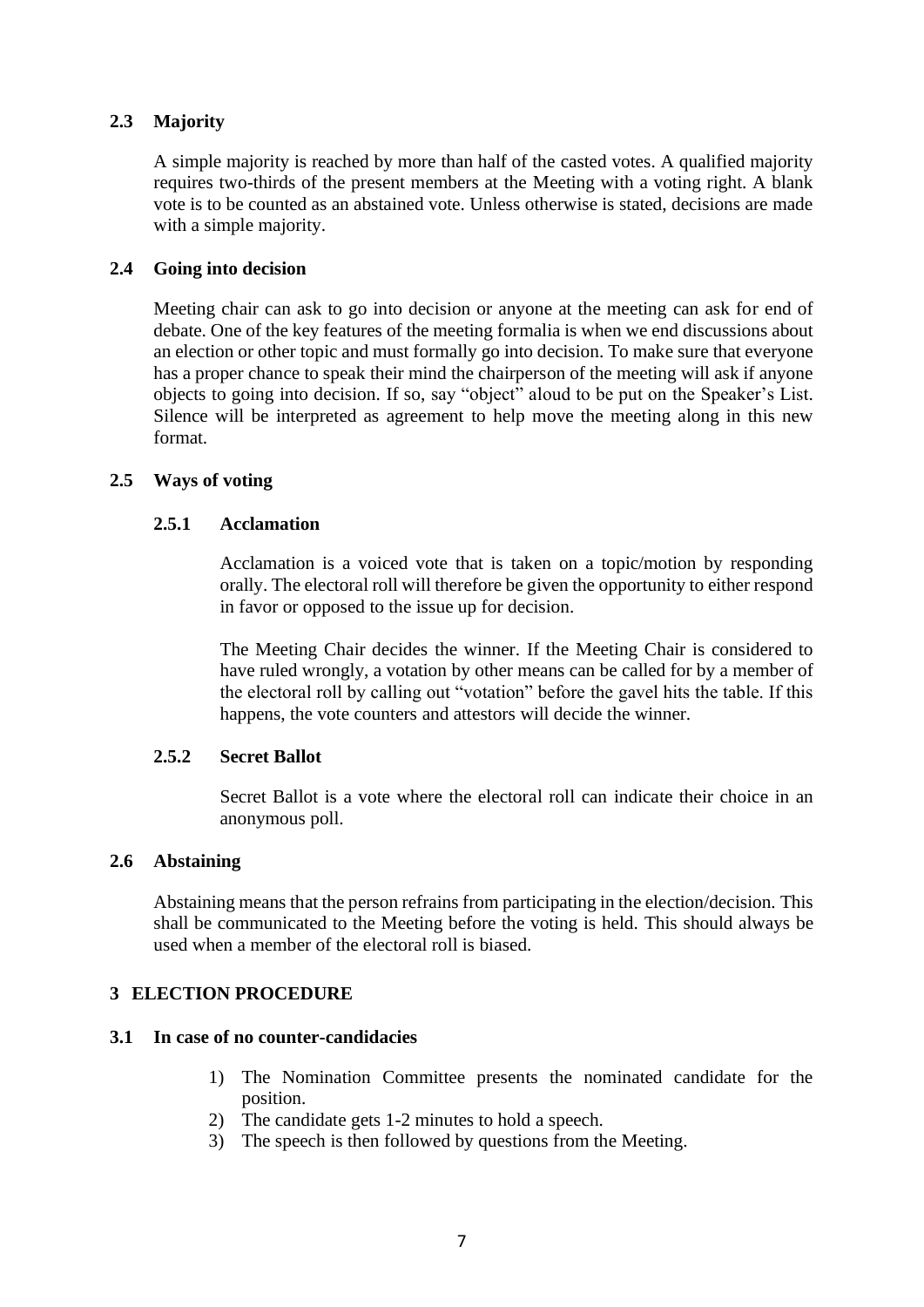- 4) The candidate is taken out of the room, and the Meeting can discuss the candidate. During this time the Meeting can also ask questions to the Nomination Committee.
- 5) As there are no counter-candidacies, speaking in favor of the candidate will not be allowed. One is only allowed to speak against a candidate in case one has information regarding the candidate that could threaten the Association or shows the candidate highly inappropriate for the position. If this happens one is allowed to reply in favor of the candidate.
- 6) The Meeting then votes either by acclamation or secret ballot. This is decided by the Chair of the Meeting.
- 7) The Meeting will be given the results of the election.
- 8) The candidate will be informed of the results outside of the meeting room and then invited back into the Meeting.

# <span id="page-7-0"></span>**3.2 In case of counter-candidacies, or several applicants for the same vacant position**

- 1) All candidates except for the nominated candidate are taken out of the meeting room and will be brought back one at a time.
- 2) The Nomination Committee presents the nominated candidate for the position.
- 3) The nominated candidate will then give a 3–4-minute speech.
- 5) The speech is then followed by questions from the Meeting.
- 6) The nominated then leaves the meeting room.
- 7) The same process is repeated for the remaining candidates, one by one, without an introduction from the Nomination Committee.
- 8) Hereafter, all candidates leave the Meeting room, where the floor will be open for discussion. The Meeting then discusses the candidates, both asking questions to the Nomination Committee and speaking in favor for a candidate are allowed.
- 9) One is only allowed to speak against a candidate in case one has information regarding the candidate that could threaten the Association or shows the candidate highly inappropriate for the position.
- 10) The Meeting will then vote through a secret ballot.
- 11) The Meeting will be given the results of the election.
- 12) The candidates will be informed of the results outside of the meeting room and then invited back to the Meeting.

# <span id="page-7-1"></span>**3.3 In case of no nomination, no counter-candidacies, and no registered candidates**

- 1) Chair of the meeting will ask if there are anyone willing to free nominate themselves for the position.
- 2) The interested candidate(s) will announce that they are running for the position.
- 3) If there are multiple candidates, one will stay in the meeting room and the others will leave the room.
- 4) The candidate gets 3-4 minute to hold a speech.
- 5) The meeting can ask questions to the candidate(s).
- 6) The other candidate(s) are taken into the meeting room one by one, on the same premises as the first candidate.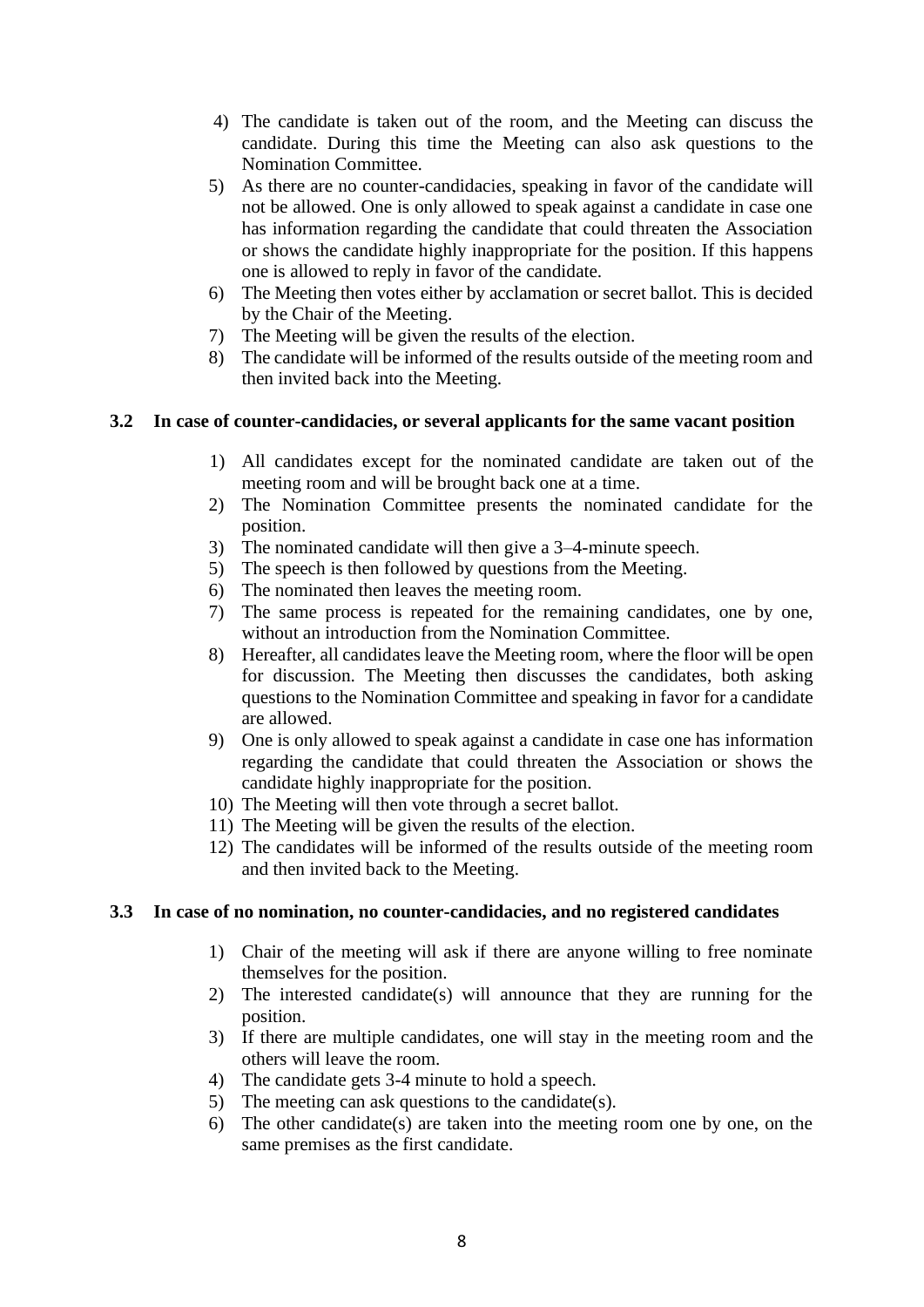- 7) Once all candidates have had a chance to introduce themselves, all candidates leave the meeting room, where the floor will be open for discussion. The Meeting then discusses the candidates, during which speaking in favor for a candidate is allowed.
- 9) One is only allowed to speak against a candidate in case one has information regarding the candidate that could threaten the Association or shows the candidate highly inappropriate for the position.
- 10) A vote will be carried out through a secret ballot. In case of only one candidate, acclamation is allowed and can be decided on by the Chair of the Meeting.
- 11) The Meeting will be given the results of the election
- 12) The candidates will be informed of the results outside of the Meeting room and then invited back to the Meeting.

# <span id="page-8-0"></span>**4 ANNUAL MEETINGS**

# <span id="page-8-1"></span>**4.1 Agenda**

The Annual Meeting must address what is stated under § 4.6 and § 4.7 in the Statutes. And the Annual Election Meeting must address what is stated under § 4.6 and § 4.8 in the Statutes.

#### <span id="page-8-2"></span>**4.2 Registration**

Registration has to be conducted before the start of the meeting to make sure that the people present have the right to vote.

# <span id="page-8-3"></span>**4.3 Meeting Presidium**

As according to the Statutes, the positions of Meeting Presidium should not to the outmost extent be held by the Presidents or the Secretary of the Association. These persons shall not be up for election during the meeting.

# <span id="page-8-4"></span>**4.1 Request the word**

To request the word, you raise your hand in signal to the person in charge of the Speaker's List and they will sign you up on the list. Once you are sure that the person has noted you, you can lower your hand. Once it is your turn the Chair of the Meeting will give you the word.

# <span id="page-8-5"></span>**4.5 Decision rights to the Board**

If decisions that the Annual Meeting have the right to decide cannot be fulfilled during the Annual Meeting, the Meeting can give this right to decide to the Board. This shall be used scarcely.

It shall be clearly stated in the Meeting protocol when this option has been used, and which mandate the Board has been given by the Annual Meeting.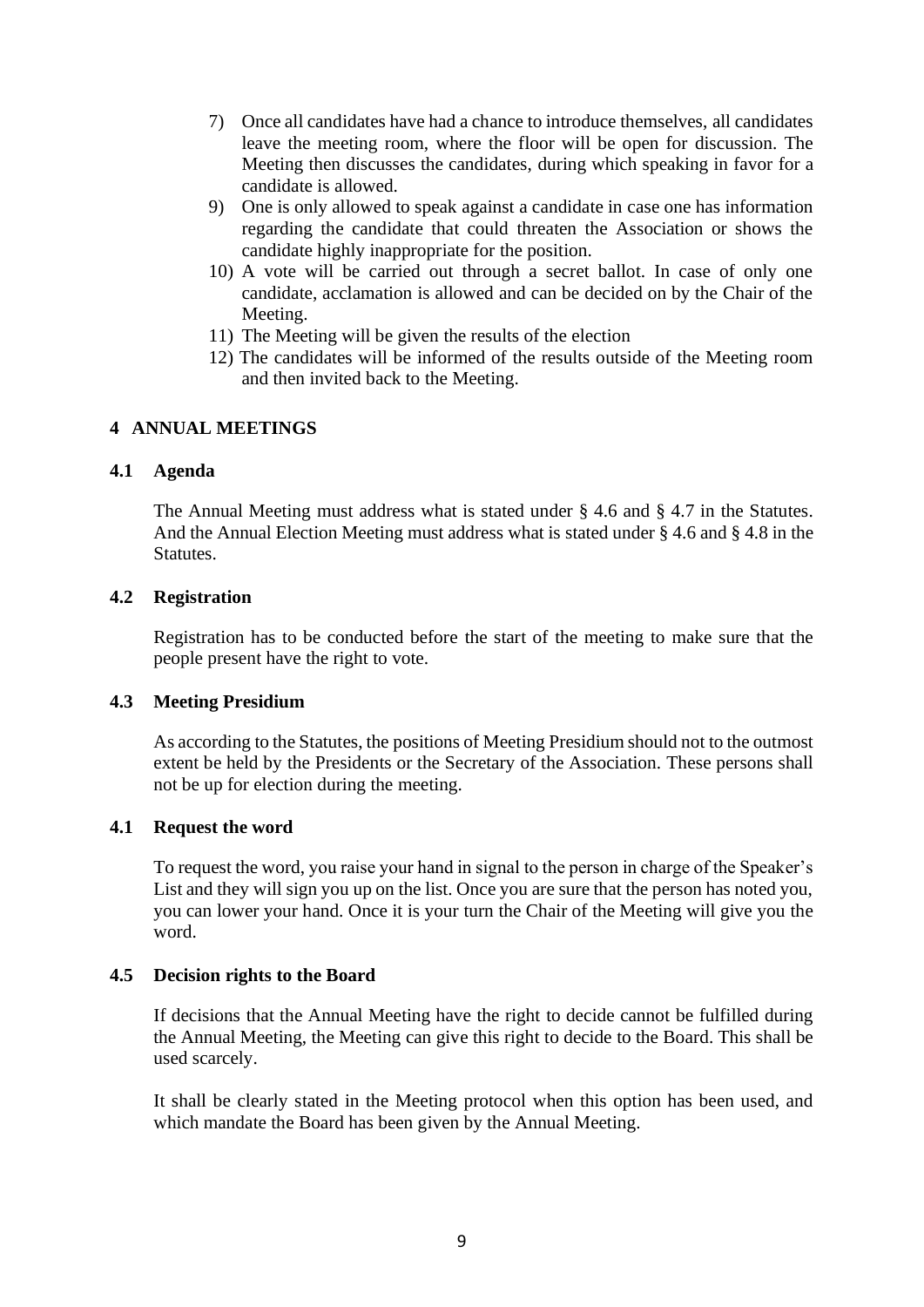# <span id="page-9-0"></span>**4.6 Leaving the meeting**

One is only allowed to leave the meeting during breaks. If one has to leave before a scheduled break, then one can ask for the meeting to go in to break. This must be approved by the Meeting.

# <span id="page-9-1"></span>**4.7 Discharge of responsibility**

When discussing and deciding on discharging the Board of the preceding operational year of their responsibilities, members of that Board are not allowed to be present in the room.

# <span id="page-9-2"></span>**5. BOARD MEETINGS**

# <span id="page-9-3"></span>**5.1 Quroum**

The Board is eligible to take a decision when at least half of the board Members with the right to vote are present. If Quorum is not reached the meeting cannot be held.

# <span id="page-9-4"></span>**5.2 Frequency**

Board Meetings are scheduled by the Presidents approximately every three weeks, preferably on Thursdays. The day is to be when no other weekly UPF events take place. Board Meetings are held on business days and not to be held over the winter holidays.

# <span id="page-9-5"></span>**5.3 Open Board Meeting**

An open Board Meeting is to be held ahead of the annual application period for board positions in the spring. The open Board Meeting is open for all to attend and ask questions during, to learn more about the board work. All non-Board Member participant shall be considered co-opted.

# <span id="page-9-6"></span>**5.4 Request the word**

To request the word you raise your hand in signal to the person in charge of the Speaker's List and they will sign you up on the list. Once you are sure that the person has noted you, you can lower your hand. Once it is your turn the Chair of the meeting will give you the word.

# <span id="page-9-7"></span>**5.5 Control over the Speaker's List**

In Board Meetings the Presidents oversee the Speaker's List, however they are not excluded from the use of the Speaker's List and need to follow the same procedure as the rest of the participants.

# <span id="page-9-8"></span>**5.6 Per Capsulam**

If a Per Capsulam decision has been made, the Board needs to ratify the decision during the closest following board meeting.